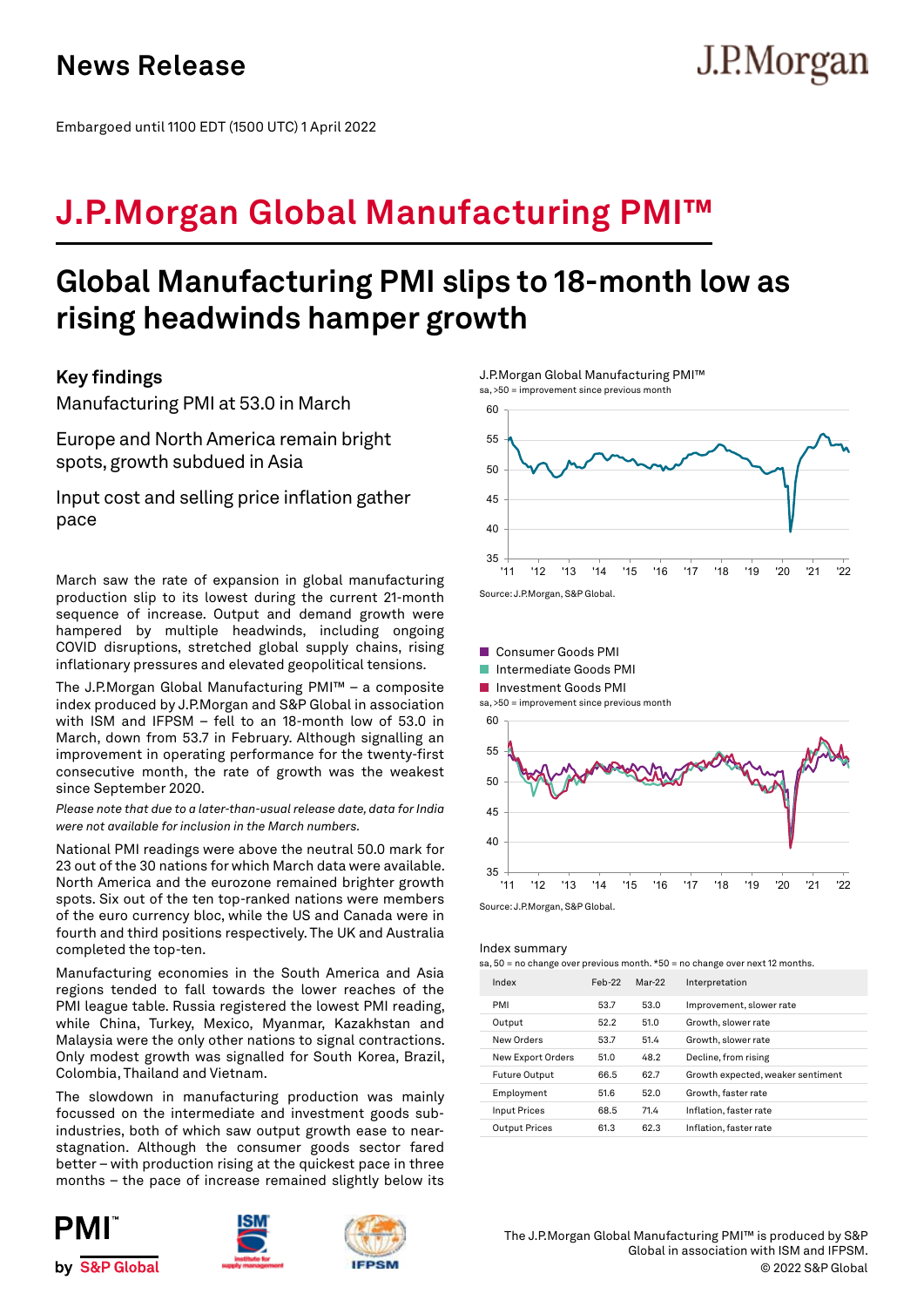# J.P.Morgan



### long-run average.

With the global manufacturing sector facing headwinds hampering growth, business optimism waned in March. Although companies still (on average) expect production to rise over the coming year, the overall degree of positive sentiment dipped to a one-and-a-half year low.

March saw employment raised for the seventeenth successive month, with the rate of increase hitting a sevenmonth high. Jobs growth reflected efforts to meet rising demand and also address staff shortages accumulated so far during the re-opening of the global economy following pandemic lockdowns. Among the larger industrial nations covered by the survey, staffing levels rose in the US, China, the euro area, Japan, the UK, South Korea and Brazil. Russia, Mexico, Vietnam, Malaysia, the Philippines, Thailand and Kazakhstan were the only nations to report contractions.

Global supply chains remained stretched during March. This was highlighted by a further marked lengthening of average supplier lead times. The extent of the increase in delivery times remained among the steepest in the survey history and was also slightly more marked than in the prior month.

The imbalance between supply and demand for inputs was a major factor contributing to a further rise in manufacturers' purchasing costs during March. Average input prices rose at the fastest pace in four months and at a rate well above the long-run average. Part of the increase was passed on to clients through higher charges, as output prices also rose at a faster clip (a five-month high).

## **Comment**

Olya Borichevska, Global Economist at J.P.Morgan, said:

*"The Manufacturing PMI fell to an 18-month low in March, with the indices for output and new orders down by 1.2pts and 2.3pts respectively. Manufacturers are being buffeted by several headwinds. In Europe the war in Ukraine is creating a drag on activity while global supply chains remain stretched and are at risk of deterioration as China battles the worst virus outbreak in two years. The US was a bright spot in today's report where the PMI posted a solid bounce."*









 $\begin{matrix} 40 & 45 & 50 & 55 \end{matrix}$   $\begin{matrix} 60 & 45 & 50 & 60 \end{matrix}$ Jibun Bank, NEVI, AERCE, Istanbul Chamber of Industry, CIPS.

## **Contact**

Olya Borichevska Economic & Policy Research J.P.Morgan Chase Bank New York olya.e.borichevska@jpmorgan.com

Rob Dobson Director S&P Global T: +44 1491 461 095 rob.dobson@spglobal.com

Joanna Vickers Corporate Communications S&P Global T: +44 207 260 2234 joanna.vickers@spglobal.com

If you prefer not to receive news releases from S&P Global, please email katherine.smith@ spglobal.com. To read our privacy policy, click here.